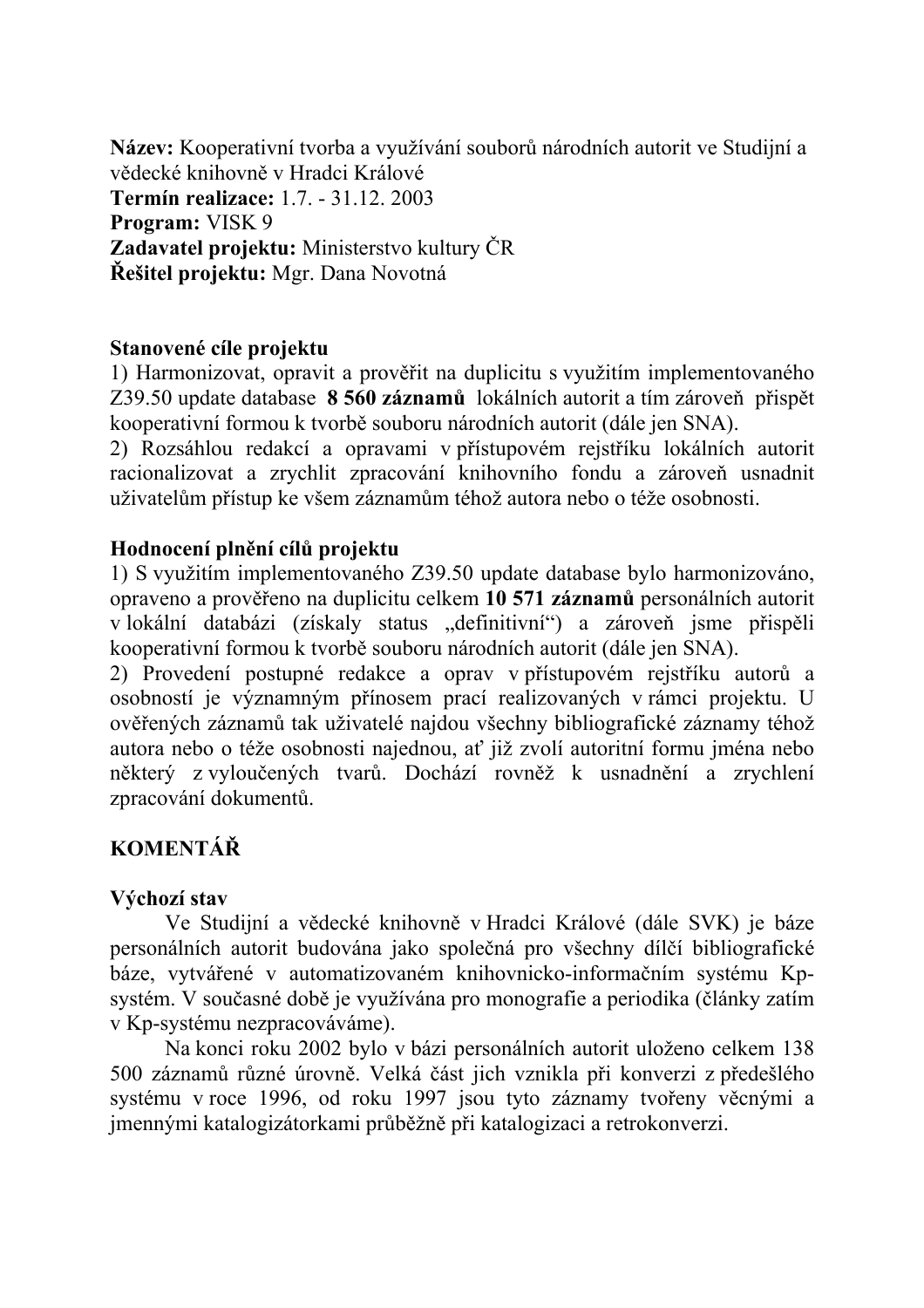V letech 2001 a 2002 byla v SVK v rámci podprogramu VISK 9 věnována pozornost zejména autoritním záznamům označeným v naší lokální bázi kódy DEF, DEFR nebo REOS. Jsou to záznamy, kde je uvedeno alespoň jedno datum v podpoli 200f a vytvořena alespoň minimální biografická poznámka v podpoli 907a. Za uvedené období bylo celkem porovnáno, harmonizováno a prověřeno na duplicitu více než 24 000 těchto personálních autorit a záznamy získaly status "definitivní". Je možné konstatovat, že v závěru roku 2002 jsme měli v naší lokální bázi tento typ autorit zharmonizován v úplnosti.

Kromě výše uvedených záznamů se však v naší databázi vyskytují i autoritní záznamy (a je jich naprostá většina), které jsou buď označené kódem PROZAT nebo PROZATR, případně nejsou označené vůbec. Většina jich pochází ze zmiňované konverze z předcházejícího systému, další vznikají při průběžné retrokonverzi bibliografických záznamů. Využíváme při ní záznamů ČNB a na základě vytvořených záhlaví v těchto záznamech tvoříme tzv. "prozatímní" záznamy autorit pro osobní jména, které je pak dále třeba doplnit do definitivní formy a harmonizovat se SNA.

A právě s těmito prozatímními záznamy jsme v roce 2003 začali systematicky pracovat.

## Řešení projektu

V období od července do prosince 2003 jsme odpracovali celkem 2 114 hodin a bylo přitom harmonizováno, zkontrolováno a prověřeno na duplicitu celkem 10 571 záznamů personálních autorit, přičemž 531 z nich je regionální povahy. Výsledkem naší práce je i soubor 496 záznamů autorit, které v SNA dosud nebyly obsaženy. Část z nich byla již prostřednictvím Z39.50 do SNA zaslána, zbývající budou postupně dodány začátkem roku 2004. Dále jsme v naší lokální bázi označili 829 záznamů, které se podstatně liší od autoritních záznamů v SNA. Také tyto záznamy budou poskytnuty do báze SNA.

Uvedené práce byly financovány jednak z prostředků přidělených v rámci programu VISK 9, jednak z prostředků SVK – fondu mezd. Byla stanovena norma 5 záznamů/1 hod, která zahrnuje rovněž redakci a opravy v lokální bázi včetně kontroly propojení autoritního záznamu na bibliografické záznamy v našem elektronickém katalogu a také zohledňuje vyšší obtížnost práce s prozatímními a tudíž často hůře identifikovatelnými záznamy.

Z prostředků státní dotace bylo proplaceno 1 185 odpracovaných hodin, během nichž bylo porovnáno, harmonizováno a prověřeno na duplicitu celkem 5 925 záznamů autorit. Tyto práce vykonali pracovníci přijatí na dohody o pracovní činnosti. Celkové náklady na 1 odpracovanou hodinu nepřesahovaly 70 Kč (včetně sociálního a zdravotního pojištění).

Z vlastních zdrojů SVK (ze mzdových fondů) bylo proplaceno 929 hodin odpracovaných v rámci pracovní doby, během nichž bylo zpracováno celkem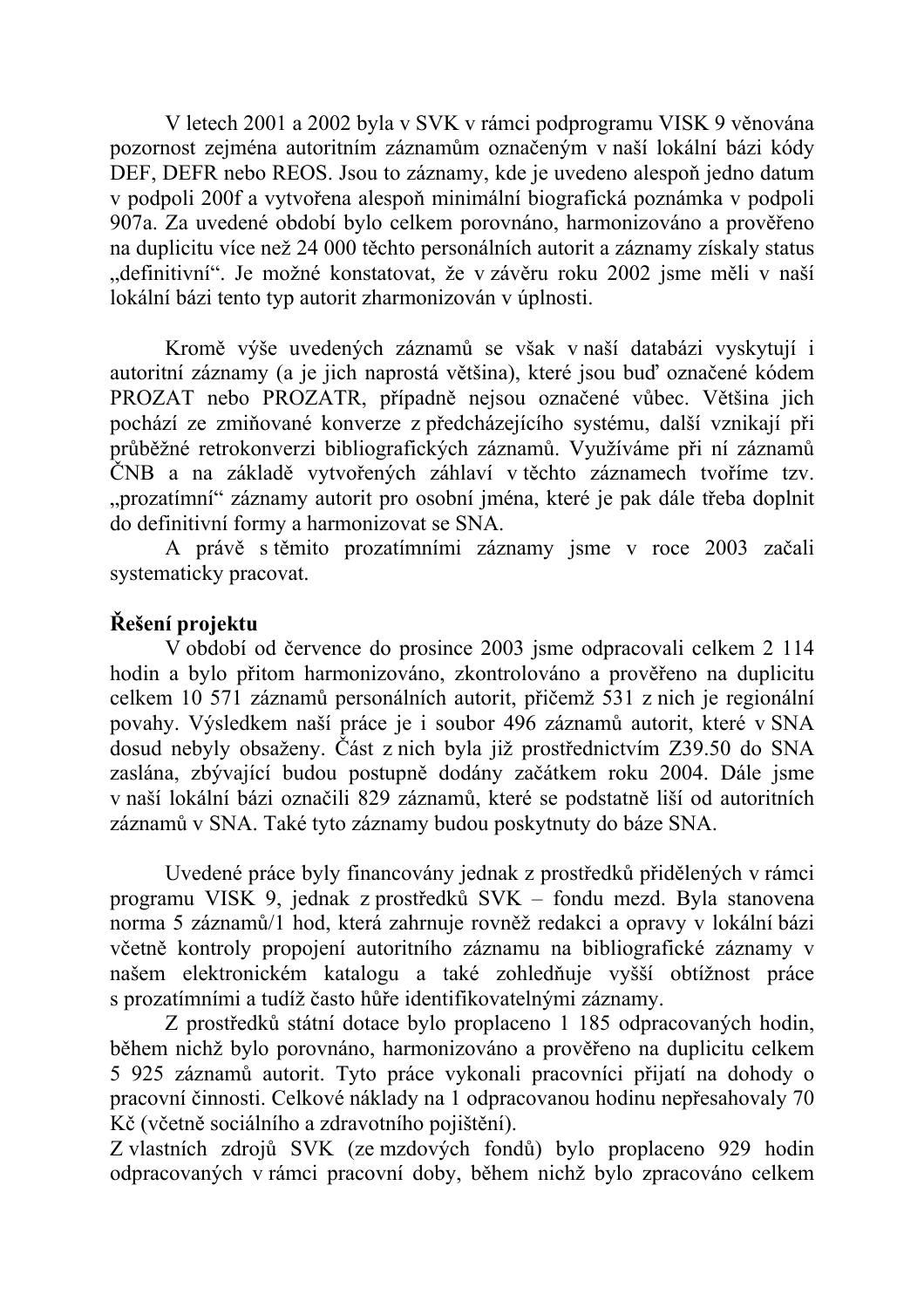4 646 záznamů autorit. Na tyto práce byla na Odboru doplňování a zpracování fondů po dobu trvání projektu uvolněna 1/2 pracovního úvazku.

V roce 2003 jsme také začali sledovat počet záznamů tvořených ručně a počet záznamů přímo kopírovaných ze SNA prostřednictvím Z39.50. Můžeme tedy konstatovat, že z celkem 10 571 záznamů bylo 6 990 záznamů zkopírováno přímo ze SNA a 3 581 záznamů bylo zpracováno ručně – buď v SNA dosud nebyly (a musely být tedy doplněny nebo zaktualizovány před odesláním supervizorem) nebo se jednalo pouze o drobné doplňky či úpravy již existujících záznamů, kvůli kterým se nevyplatilo znovu přetahovat celý záznam. Ručně musely být rovněž upravovány záznamy regionálních osobností – obsahují proti běžným autoritním záznamům ještě další pole s podrobnějšími údaji, které by byly prostým překopírováním záznamu ze SNA smazány.

#### Dodržování stanovených standardů a využití Z39.50

podle katalogizuje katalogizačních pravidel **SVK** AACR<sub>2</sub> a bibliografického popisu podle ISBD(G) ve formátu UNIMARC. Bibliografické záznamy splňují požadavky na rozsah záznamu podle standardu: Záznam pro souborný katalog : UNIMARC. Tištěné monografie. Do souborného katalogu posíláme záznamy v řádkovém MARCu. Elektronický katalog je vystaven na našich www stránkách

Záznamy autorit jsou tvořeny ve formátu UNIMARC/Autority<sup>1</sup>. Při zápisu autoritních hesel postupujeme podle příručky Národní autority<sup>2</sup>. Autoritní záznamy vytváříme včetně přidružujících a vylučujících odkazů.

Již od roku 2002 probíhá díky implementovanému protokolu Z39.50 update database sdílení autoritních záznamů se SNA on-line – záznamy již nemusejí být ze SNA opisovány a doplňovány ručně, jak tomu bylo dříve. Byl tak podstatně urychlen a zefektivněn proces harmonizace národních autorit s našimi lokálními záznamy a kontrola jejich duplicity, stejně jako proces předávání těch našich autoritních záznamů (zejména regionální povahy), které dosud nejsou součástí SNA, do centrální báze. Ručně je nyní prováděno pouze provazování harmonizovaných autoritních záznamů (v případě, že došlo ke změnám v záhlaví záznamu v poli 200) na bibliografické záznamy v našem elektronickém katalogu, protože program Kp-systém neumožňuje provádění hromadných oprav.

Rovněž u nově vytvářených lokálních autoritních záznamů již k harmonizaci se SNA s využitím Z39.50 dochází průběžně. Úkolem zpracovatelů je prověřit každé nové jméno v SNA a pokud najdou odpovídající

<sup>&</sup>lt;sup>1</sup> UNIMARC/Autority: univerzální formát pro autority. 1. české vyd. Praha : Národní knihovna České republiky, 1995. 80 s.

<sup>&</sup>lt;sup>2</sup> Národní autority : soubory národních autorit ve formátu UNIMARC/Autority / Zdeněk Bartl. Praha : Národní knihovna České republiky. 1996. 26 s.